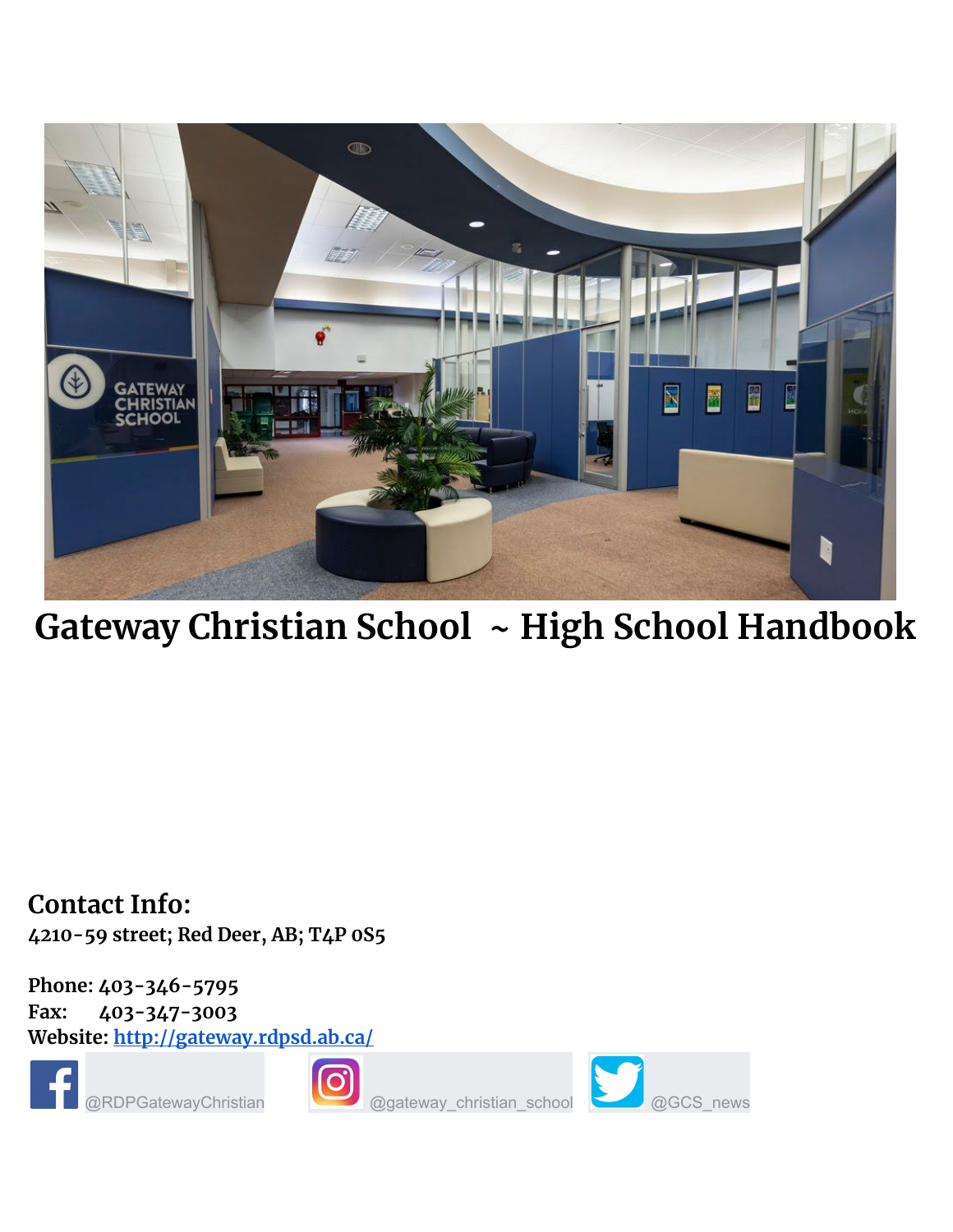#### **2020/21 High School Staff:**



**Geannette Lehman ~ Gateway Christian School Principal**



**Chris Kooman ~ High School Vice Principal**



**Tyler Capton ~ English & Social**



**Adam Barthel ~ Math, Science & Biology**



**Cathy Tilstra ~ English & Social**



**Darren Graham ~ Math, Science & Biology**



**Heather Poettcker ~ High School Secretary**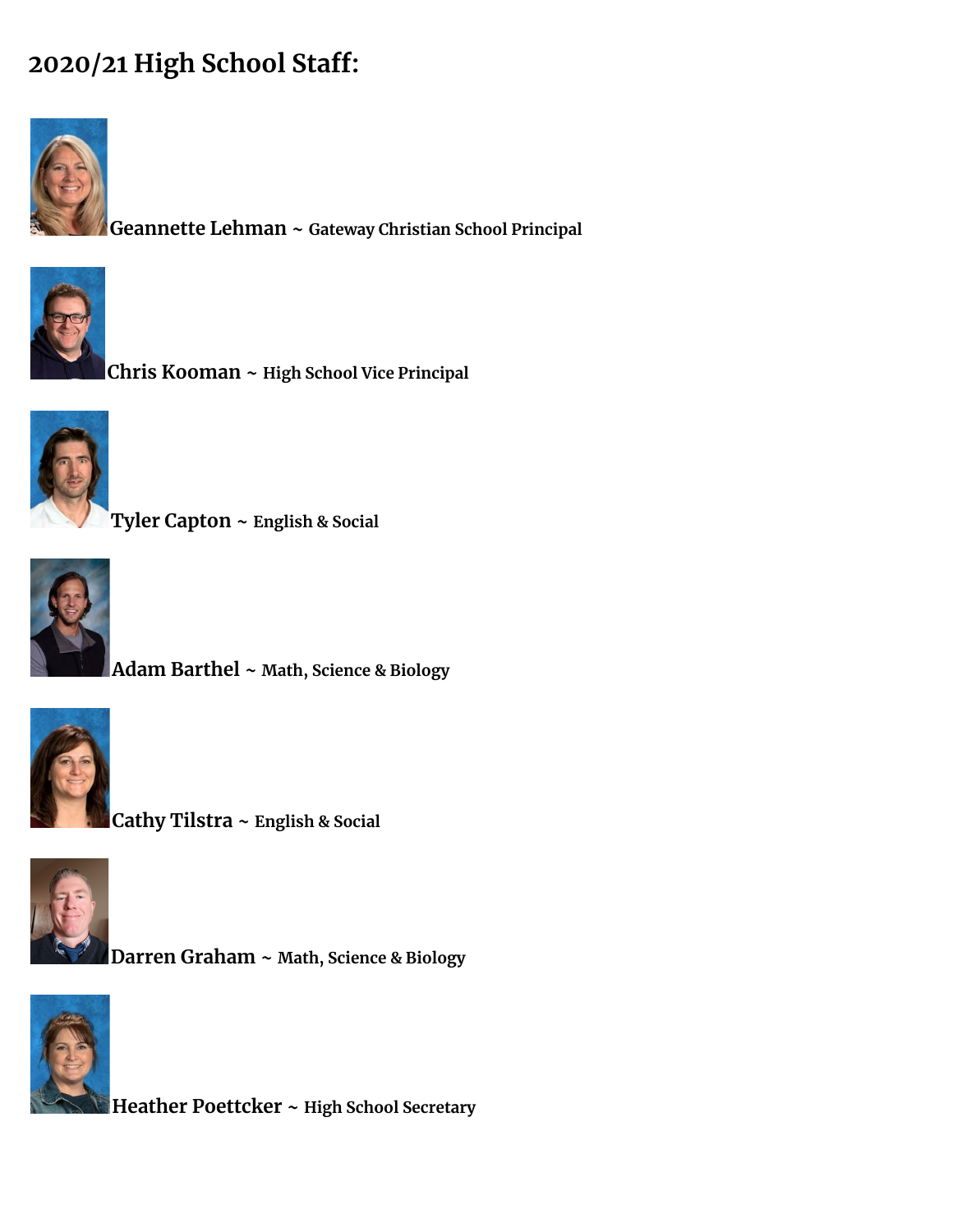#### **~ High School Handbook ~**

#### **WELCOME!!**

**Welcome, GURBER students! Please use this handbook as a tool to help you get you organized and** answer many of the questions that you may have regarding this new school year and how it will look & **work. We look forward to spending the year with you!**

#### **School Supplies:**

- **● For all classes:**
	- **○ Binder & dividers for each subject**
	- **○ Looseleaf**
	- **○ Plenty of pens & pencils & erasers**
	- **○ Highlighters (a few) & whiteout tape**
	- **○ Ruler**
	- **○ Backpack/book bag**
- **● In addition:**
	- **○ ENGLISH/LA**
		- **■ Dictionary & thesaurus are always a great idea**
	- **○ MATH:**
		- **■ Geometry set**
		- **■ Scientific calculator - It is strongly recommended that gr10-12 students purchase TI-84 calculators (as approved by AB Ed for gr12 exams)**
- **● LOCKERS: Since you will be assigned (and encouraged to have) a locker at LTCHS, there are only** "day use" lockers located in our High School suite for our gr 9-12 students to use while they are in **classes at Gateway. These lockers work similar to a hotel safe, requiring a 4 digit code of the** student to lock & unlock - don't forget your code! To begin this 2020/21 school year, students will **not be permitted use of lockers until it is deemed sanitary & safe to do so.**

#### **Paying School Fees:**

**Gateway Christian School; with Red Deer Public Schools; is happy to offer various payment options:**

- **● Rycor Online Payments is a convenient and secure online payment system which allows any time of day access, done through your Powerschool portal.**
- **● Payments can be made by monthly withdrawal - forms made and signed at your school office with Mrs Cartwright**
- **● Payments can be made by debit or credit at the Gateway school office**
- **● Post dated cheques can be made and left with Mrs Cartwright at the school office.**
- **● Cash can be paid for immediate receipt in person at Gateway School as well.**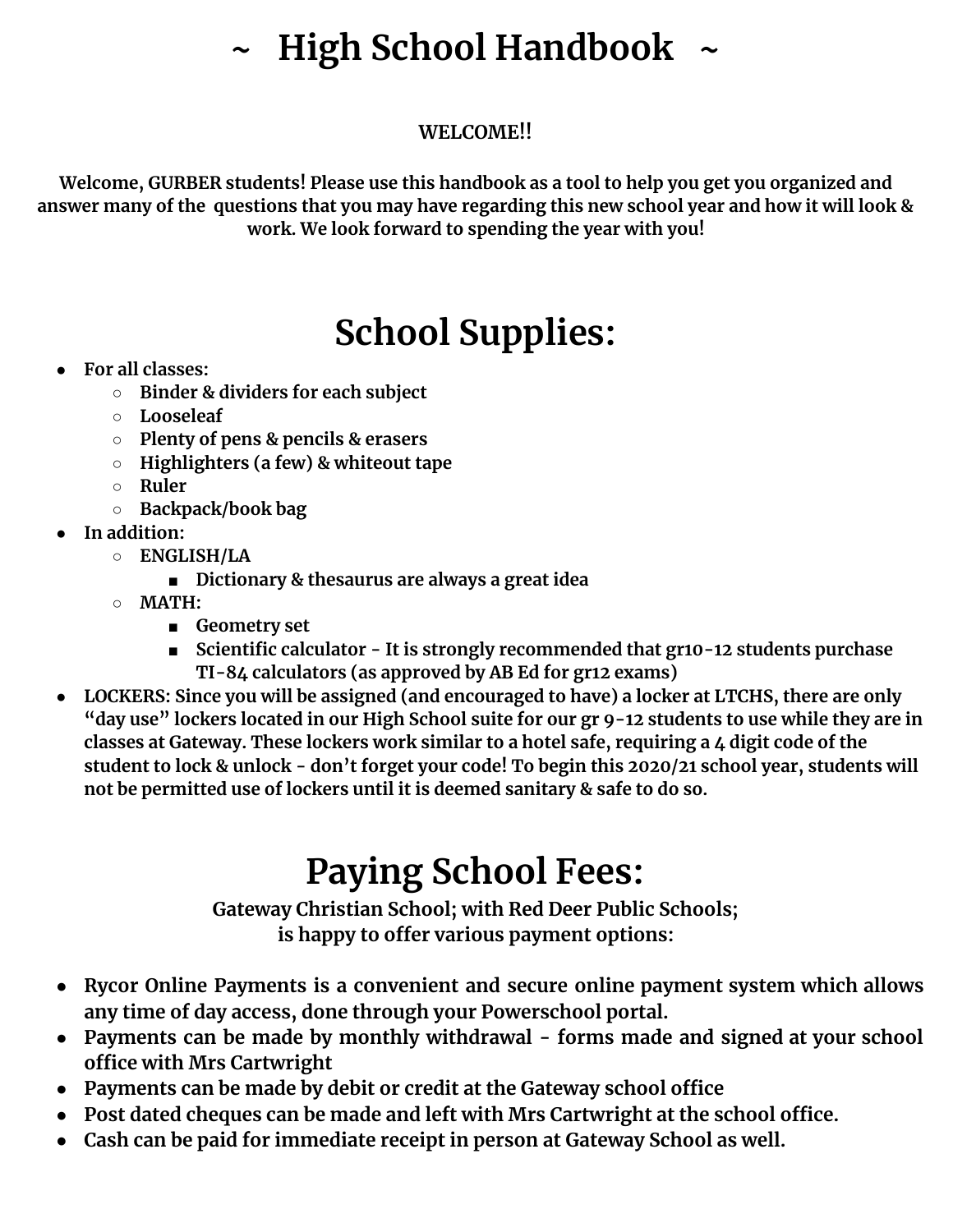#### **Timetable Changes**

All timetable changes (eg. changing math streams from -1 to -2) must be made with Ms Poettcker at the office. Out of grade level course requests (eg. Bio 30 in gr 11) can only be made after a conversation with Mr Kooman; High School VP. If you are requesting to take a course at LTCHS instead of the Gateway campus, this must also be done after a conversation with Mr Kooman AND your grade level VP at LTCHS. That LTCHS VP will contact Gateway to let them know the course has been approved in your timetable. If **you make a change with someone at LTCHS, letting Gateway know is YOUR responsibility.**

#### **Bus Passes**

**If a student lives 2.4km or further from BOTH Gateway Christian School AND their designated area High** School, they are eligible for a City Bus Pass; which can be personally picked up at the Gateway School **office. This Bus Pass is "RESTRICTED", meaning it is valid on days school is in operation (ie. not weekends or holidays).**

This bus pass may be upgraded to a "STUDENT" pass for \$100.00; meaing it has no restrictions and can **be used any day of the week.**

Lost or stolen passes are the responsibility of the student and need to be replaced. Replacement cost is **\$10.00 per replacement time and payable at the Gateway office.**

#### **Parking**

For our High School students that drive and all visitors of Gateway Christian School, there is a gravel lot **across from our Southeast playfield (adjacent to the rear of the Memorial Center building) available for daytime parking, on a first come, first served basis.**

#### **Daily School Schedule:**

**Thursday, Sept 3, 2020 will be the first full day of classes, starting at 8:28am. This is the schedule for the rest of the week of classes:**

|              | <b>Grades 9 &amp; 12:</b> |               |  |  |  |  |  |  |  |  |  |
|--------------|---------------------------|---------------|--|--|--|--|--|--|--|--|--|
| <b>GCS</b>   | $P-1$                     | $8:28-9:57$   |  |  |  |  |  |  |  |  |  |
| <b>GCS</b>   | $P-3$                     | 10:05-11:28   |  |  |  |  |  |  |  |  |  |
| Lunch        | $P-4$                     | $11:28-12:13$ |  |  |  |  |  |  |  |  |  |
| <b>LTCHS</b> | $P-5$                     | $12:18-1:43$  |  |  |  |  |  |  |  |  |  |
| <b>LTCHS</b> | $P-7$                     | $1:49-3:14$   |  |  |  |  |  |  |  |  |  |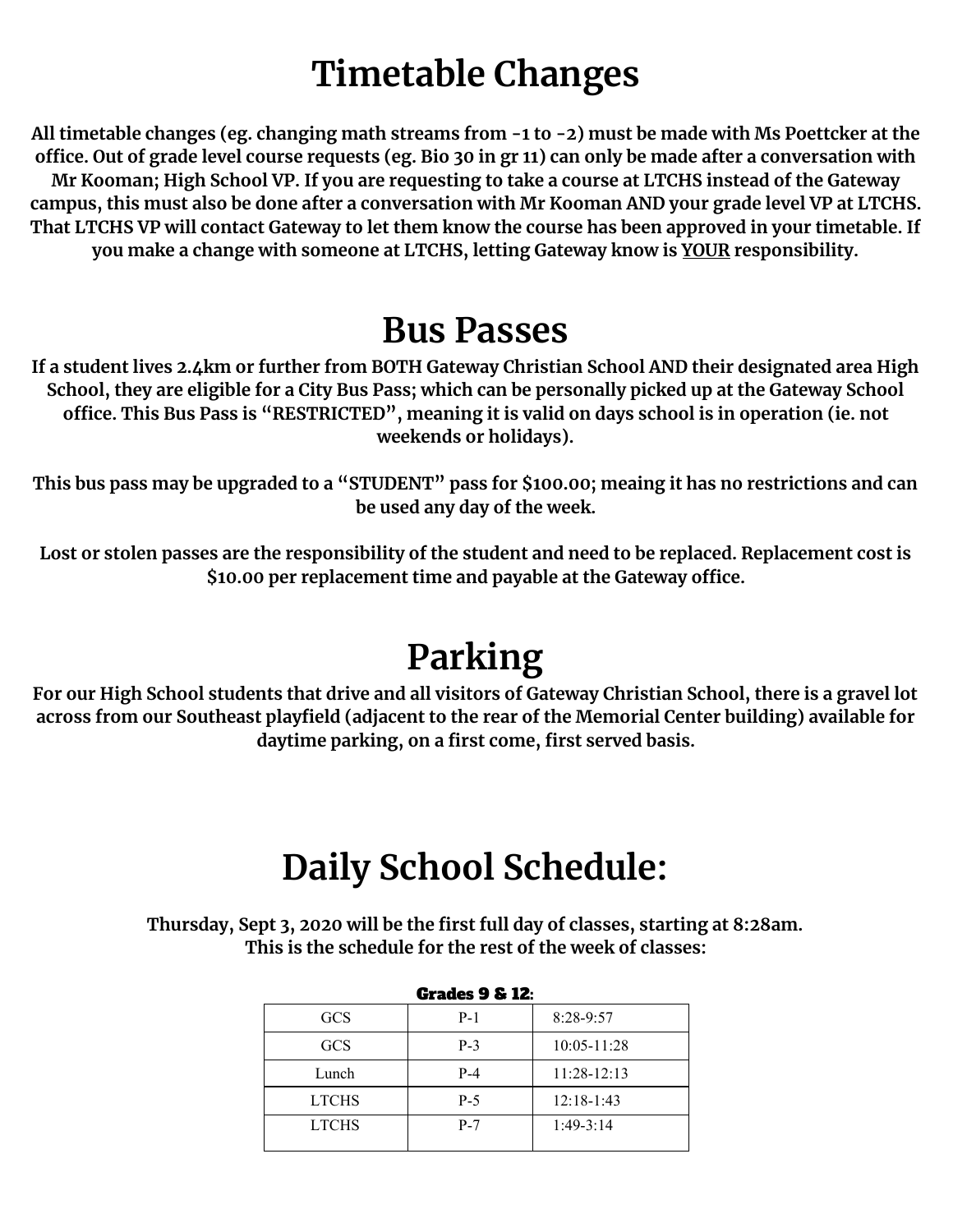| Grades 10&11 |       |                 |  |  |  |  |  |  |  |  |
|--------------|-------|-----------------|--|--|--|--|--|--|--|--|
| <b>LTCHS</b> | $P-1$ | $8:33-10:02$    |  |  |  |  |  |  |  |  |
| <b>LTCHS</b> | $P-3$ | $10:08 - 11:33$ |  |  |  |  |  |  |  |  |
| Lunch        | $P-4$ | $11:33 - 12:13$ |  |  |  |  |  |  |  |  |
| <b>GCS</b>   | $P-5$ | $12:18-1:43$    |  |  |  |  |  |  |  |  |
| <b>GCS</b>   | $P-7$ | $1:49-3:14$     |  |  |  |  |  |  |  |  |

#### **Entrance**

- To the school East Playfield Entrance (by the tetherball poles). Students are to line up at 8:20am **& 12:10pm, doors open at 8:25am & 12:15pm, for approx 5 minutes.**
- **● To the High School Suite – This entrance is preferred through the Middle School hallway (East side of the school).**

#### **Credits**

**A diploma is issued by Alberta Education to those students obtaining 100 credits in prescribed programs of high school instruction.**

**Each course is assigned a credit value based on the number of hours of instruction. Each credit is equivalent to 25 hours of instruction.**

Students achieving 40-49% in a course may repeat the course or elect to continue in an alternate course **sequence.**

**Students who successfully complete the higher level in an alternate course sequence shall be granted** credit for its prerequisite course. (i.e. 45% in Eng 10: register and pass Eng 23: receive retroactive credits **for Eng 13).**

#### **Diplomas**

**Students will be eligible for a high school diploma upon completion of the requirements as established by Alberta Education.**

**Students should acquaint themselves with the requirements for a high school diploma, and also the requirements for any post-secondary program they are considering.**

**Information and clarification can be received from the administration.**

**To earn a High School Diploma, a student must complete the following in grades 10-12:**

**English 30 15 credits Social 30 15credits Math 10 credits Science 10 credits C.A.L.M. 3 credits PE 10 3 credits Two 30 level Courses 10 credits (in addition to Eng & Soc) Unspecified Credits 34credits**

**Minimum Credits Required 100credits**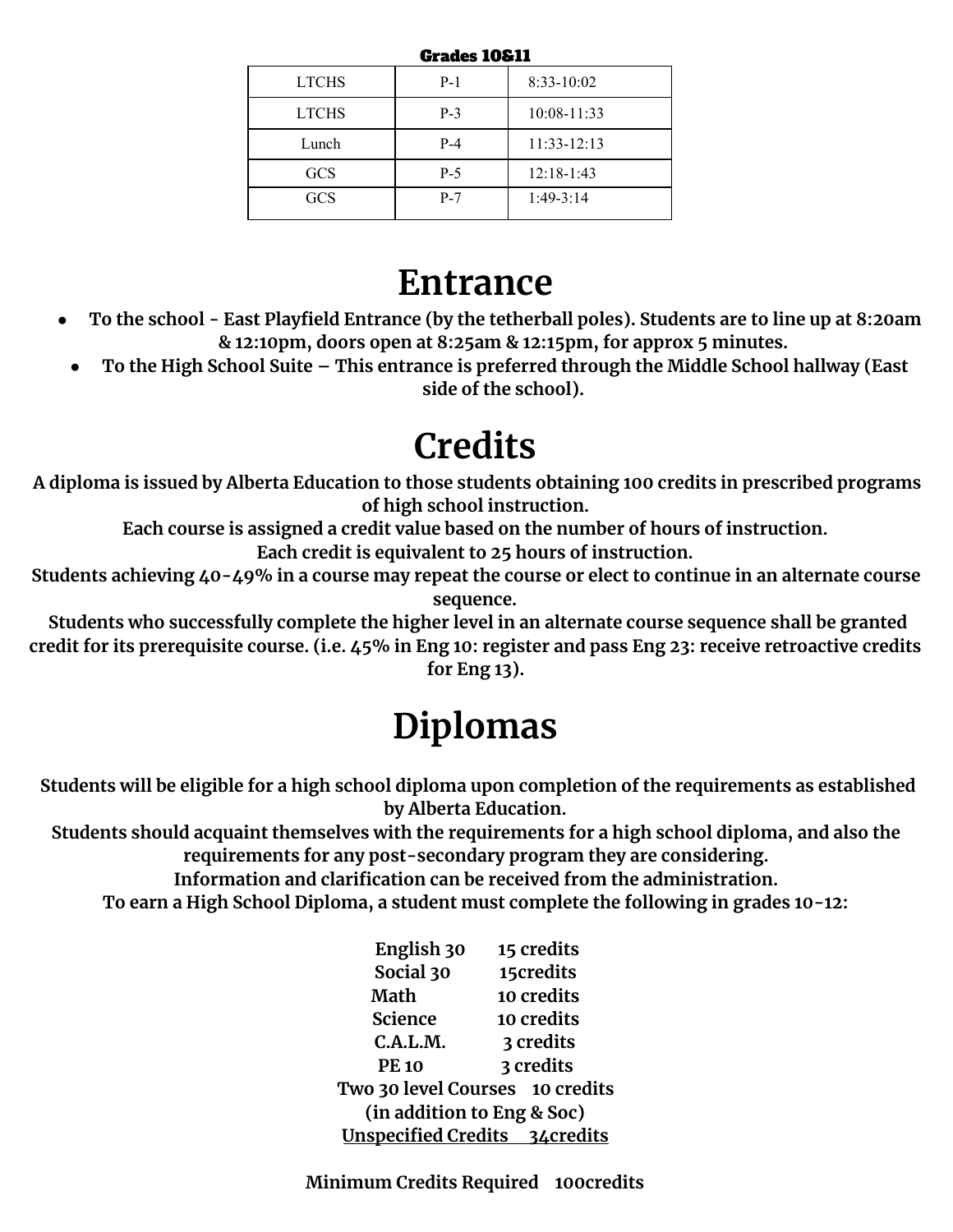#### **myPass**

**myPass is an Alberta Education secure self-service website for high school students to:**

**View and print diploma exam results statements**

**Order transcripts**

**And more**

**Visit myPass.alberta.ca to request access. You can see Ms Poettcker in the school office for assistance and information.**

#### **Absent From School**

**● Regular attendance is an expectation of everyone attending Gateway Christian School.**

**● Students absent from school must have a guardian call the school (403-346-5795) prior to** 8:27am on the day of the absence. If this is not possible, please call and leave a message on the 24 **hour answering service. In the event the absence is reported by the student (or someone else), a phone call will be made to guardians to verify this information. Students coming in to school late** or having to leave the school during the day must sign in/out at the office at that time. Students who arrive 35 minutes after the start of class, or leave earlier than 35 minutes before the end of **class will be considered absent from class; missing the bulk of instructional time. Parents and students should read through the attendance policy since failure to meet the expectations outlined in the policy can lead to withdrawal from class.**

It is the student and parent responsibility to call LCTHS for their absence if missing classes there **also (LTCHS Attendance line: 403-314-2017)**

**\*\*\*\*\*\*\*\*\*\*\*\*\*\*\*\*\*\*\*\*\*\*\*\*\*\*\*\*\*\*\*\*\*\*\*\*\*\*\*\*\*\*\***

## **Alcohol, Illegal Drugs, Use of Tobacco Products**

As educators, we can only advise as to the difficulties alcohol or drugs can create. However, we are able to insist that all persons associated with the school avoid the use of, or association with anyone using, **drugs or alcohol during the time school is in session or during school sponsored activities. In addition, while in school, possession of any item associated with drugs is prohibited. Such items will be confiscated and turned over to the RCMP. Anyone who challenges these rules, or who is associated with those who challenge these rules, faces suspension and/or recommendation for expulsion. Persons involved with drugs or alcohol during curricular or extracurricular field trips may be withdrawn from the class/activity associated with the trip. Persons suspended for involvement with drugs or alcohol will be required to complete an AADAC sponsored counselling program as a condition of reinstatement. The use of all tobacco products is strongly discouraged. Open display of all tobacco products is prohibited** and will result in confiscation. The use of any smokeless tobacco product, and the act of spitting, in **school or anywhere on school grounds is prohibited.**

For the purposes of this policy, the school grounds are considered to include all the fields and lanes **immediately surrounding the school.**

**Defiance of the regulations regarding use of tobacco products will result in the following: First and second infractions are a school detention.**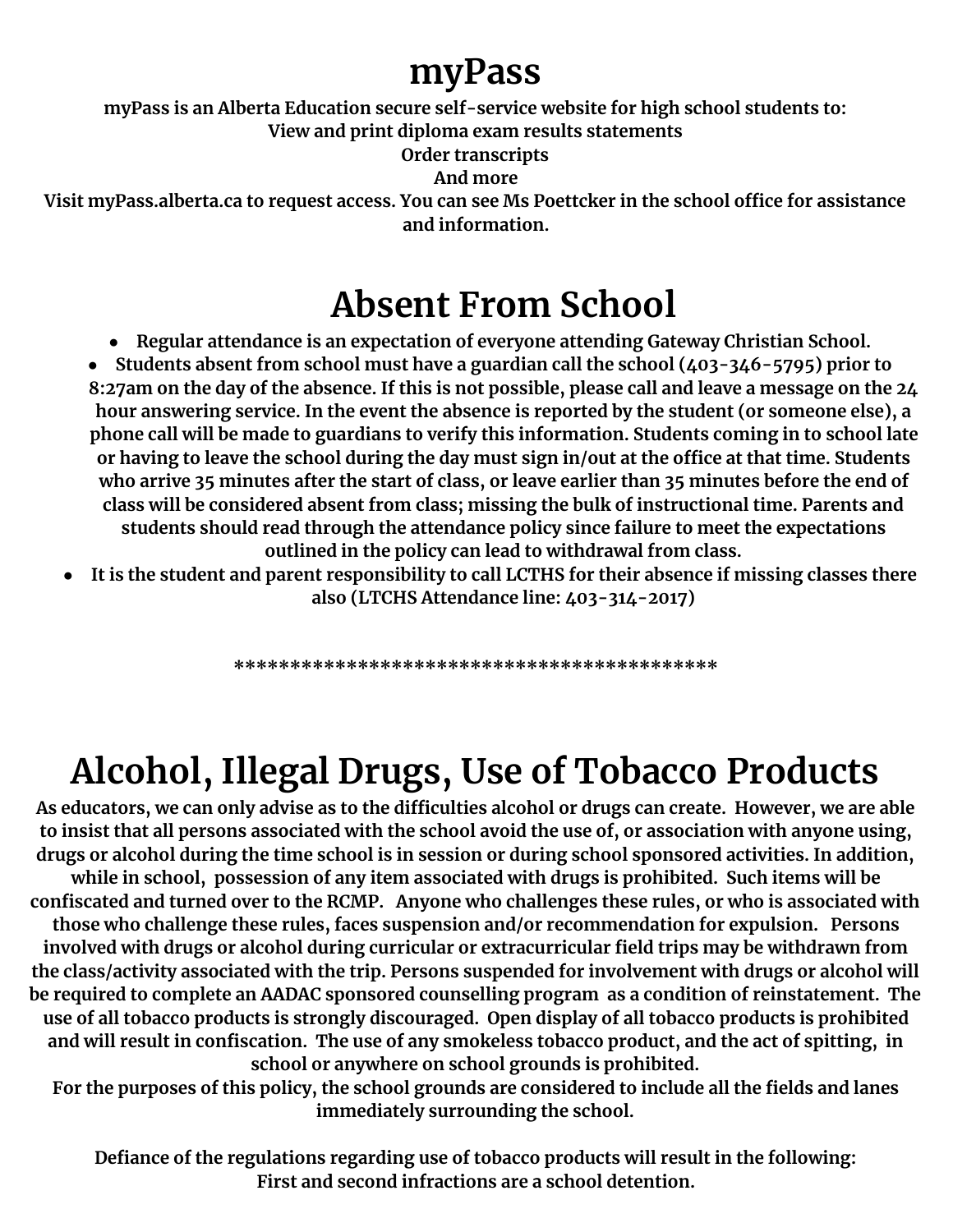**Third infraction is a suspension from school. Fourth infraction may result in a recommendation for expulsion. Tobacco products will be confiscated.**

Any student who is aware that another student may have any of these articles in his/her possession, is urged to quietly and privately inform a staff member so a harmful or negative situation may be avoided.

**Due to extreme behaviours exhibited, effective June 1, 2019,**

**students caught vaping at any Red Deer High School will be issued:**

● 1 day suspension and a fine of \$200.00 issued by the City of Red Deer for the first offense.

● 3 day suspension and a fine of \$500.00 issued by the City of Red Deer for the second offense.

 $\bullet$  5 day suspension and a fine of up to \$2,500 issued by the City of Red Deer for the third offense. **If you have any further questions please contact one of the high school administrators.**

#### **Attendance Policy**

**Educational literature supports a positive correlation between regular attendance and student achievement. In addition, among society's highest expectations are dependability, promptness and** notification when one is to be absent. It is a belief of Gateway that good attendance, and notifying the **school when absent, is of paramount importance to the success of students. The Attendance Policy at Gateway Christian School for all students is as follows:**

a) As stated in the Alberta School Act, a student shall attend all classes and "is excused from attending school on a day on which the school is open (only) if the student is unable to attend by reason of sickness **or other unavoidable cause, (or) the day is recognized as a religious holiday by the religious denomination to which the student belongs."**

**b) The onus is on the parent/guardian to advise the school of a child's/ward's absences by telephoning** the school prior to, or the morning of, the absence. If the parent/ guardian is unable to contact the **school on the morning of the absence, the student must do so, with a confirmation by the parent/guardian as soon as possible. There is a 24 hour answering service. In the rare circumstances** where it is not possible to make telephone contact with the school on the day of an absence, the student, **upon returning to school, will be required to present a written note to the office from the parent/guardian explaining the reason for absence prior to attending classes. Calls received by the** student or any other person, not listed as a guardian, will be verified by the school in a phone call to the **parent.**

**c) Teachers monitor attendance on a daily, course basis. In addition to the expectations outlined in paragraph b, teachers may request students to provide a written note from the parent/guardian explaining the reason for absence from class and keep a record of the explanations. Teachers are expected to speak with students and their parents/guardians about unacceptable attendance. d) Classes missed because of school authorized activities (for GCS & LTCHS courses) shall not be** considered absences for the purpose of this policy (verification with LTCHS staff for their courses will be **done by Gateway's office staff).**

**e) In order to ensure that parents/guardians are aware of students' attendance in class, the following** will occur: 1. There will be daily calls to parents regarding unverified absences. Report cards will indicate **absences by class. Parent(s) may call our secretary to check on student attendance. 2. Excessive absenteeism will be referred to our counsellor and/or vice-principal and may result in withdrawal from course.**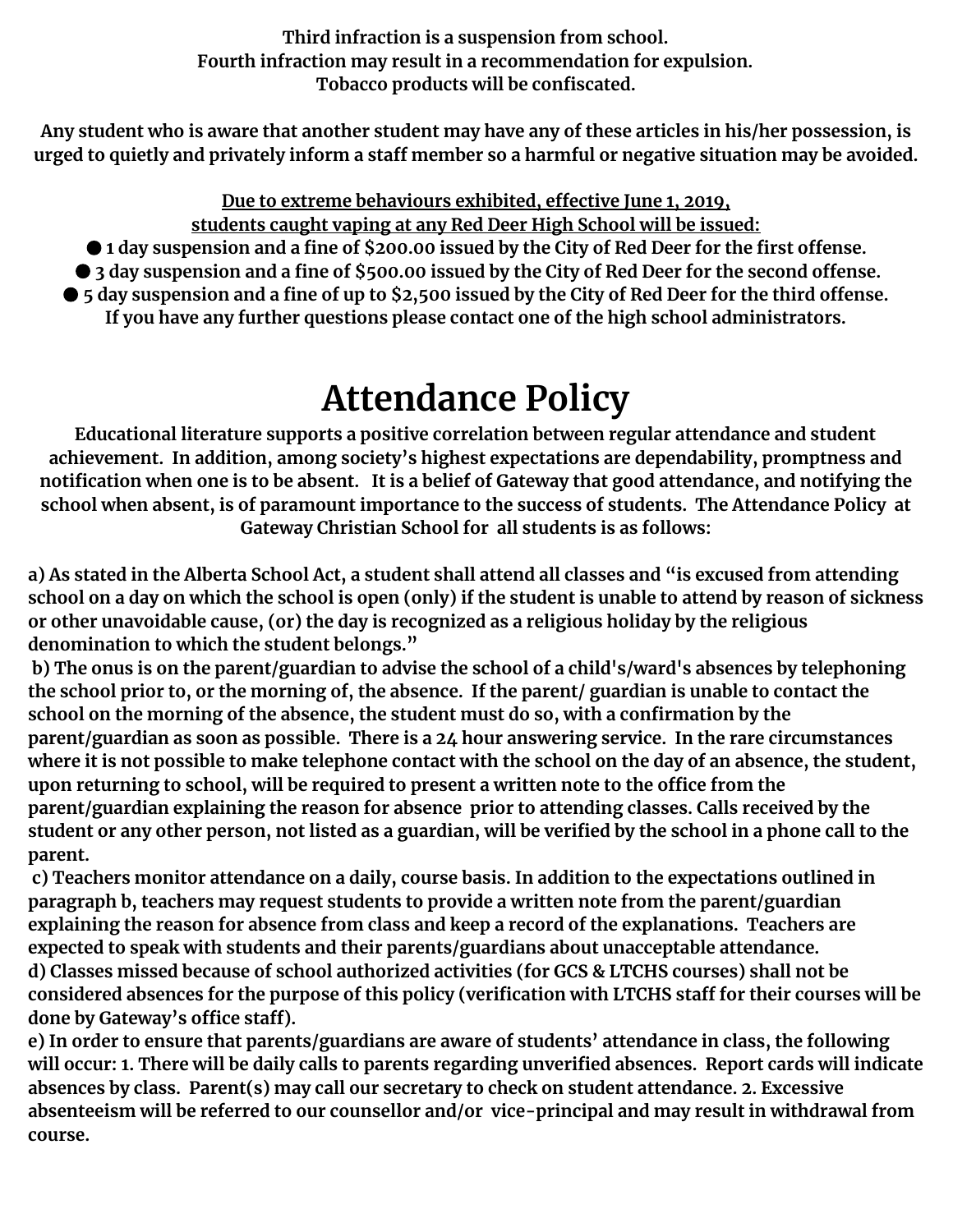**A decision to withdraw a student will be made by the administration with deliberation and** determination on a case by case basis. A decision to withdraw a student from a course may be appealed **in writing to the administration by the parent/guardian.**

f) Students are expected to be on time for all classes. Failure to be in class on time disrupts the teacher **and class as a whole. Being late will only be excused when the student has a note from a parent/guardian, a teacher (GCS or LTCHS) or the office. Frequent tardiness will result in a school consequence.**

#### **Care of Premises**

Individuals and classes are encouraged to help keep work and common areas tidy and safe. Your input is **needed and appreciated. Any damage, accidental or intentional, should be reported to the office. Persons responsible for non-intentional damage who immediately and voluntarily report the circumstances to the office will be held responsible for the cost of replacement parts, but not labour costs.**

#### **Code of Conduct**

**It is our commitment to establish and maintain a welcoming, caring, respectful, and safe learning environment for all students and school staff. It is important to have a balance between individual and collective rights, freedoms, and responsibilities in a school community. This code of conduct conveys our desire to publish expectations for student behavior while at school, at school-related activity or while engaging in an activity that may have an impact on others in the school.** WHEREAS it is recognized in Alberta as a fundamental principle and as a matter of public policy that all **persons are equal in: dignity, rights and responsibilities without regard to race, religious beliefs, colour, gender, physical disability, mental disability, age, ancestry, place of origin, marital status, source of income, family status or sexual orientation.**

Section 12 of the School Act is a reinforcement of our desire to see the following acceptable behaviors. **Failure to comply with the code of conduct may be grounds for suspension or expulsion under the section 24.1 and 24.2 of the Act. Therefore, we encourage the compliance of the following behavior: Respect yourself and the rights of others in the school. Make sure your conduct contributes to a welcoming, caring, respectful and safe learning environment in the school that respects the diversity** and fosters a sense of belonging to others in your school. Refrain from, report and refuse to tolerate bullying or bullying behaviour, even if it happens outside of the school or school hours or electronically. **Inform an adult you trust in a timely manner of incidents of bullying, harassment, intimidation or other safety concerns in the school. Act in ways that honours and appropriately represents you and your school. Attend school regularly and punctually. Be ready to learn and actively engage in and diligently pursue your education. Know and comply with the rules of your school. Cooperate with all school staff. Be accountable for your behaviour to your teachers and other school staff. Contribute positively to your school and your community. The consequences of engaging in unacceptable behavior will take into account the student's age, maturity, and individual circumstances. Support will be provided to students impacted by inappropriate behaviour and to those students who engage in inappropriate behaviour. Examples would include: PBIS strategies, mentoring, restorative processes, regular check-ins with teachers or community liaison workers, etc.**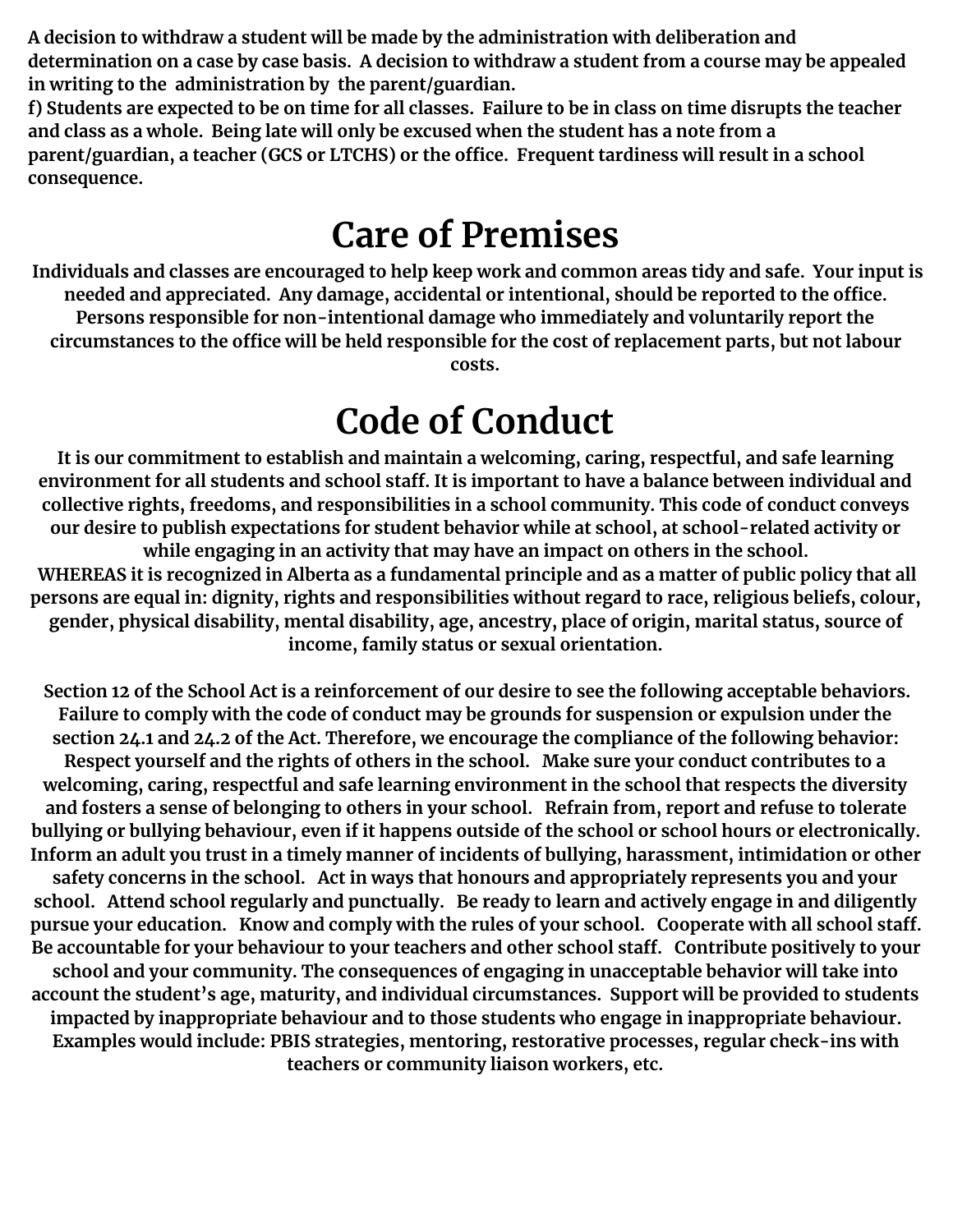#### **Computer Use**

**Students are expected to use information and communication technology (computers) as an educational resource and in a responsible fashion (in compliance with Red Deer Public School District's "Technology Use Agreement" that parents complete each school year). Students are subject to disciplinary action in the event of inappropriate or unacceptable use.**

#### **Contraband Policy**

It is of critical importance that students not bring articles to school that may pose a safety risk to others or that may offend some individuals. The following is a list of a few items classified as contraband:

> **Firearms (handguns, rifles, air rifles, pellet guns, toy guns or other weapons). Incendiary devices (ammunition, fire crackers, smoke bombs, lighters, etc.) Sharp objects (jack knives, etc.) Laser pointers Illicit drugs, drug paraphernalia, or alcohol Sexually explicit materials Tobacco or vaping products (smoke or smokeless)**

Any student who is aware that another student may have any of these articles in his/her possession, is urged to quietly and privately inform a staff member so a harmful or negative situation may be avoided.

#### **Defiance of an Adult**

**When a reasonable request is made by any adult at the school, a student must fulfill the request. Students must identify themselves by name when requested by any adult in the school. Students have the right, and are encouraged to discuss unreasonable requests with the administration, but outright defiance will be considered a major disciplinary situation.**

#### **Dress Code**

Our commitment at Gateway Christian School is to do all things in a way that is pleasing to our Lord and **that will bring honor and glory to Him (1 Cor. 10:31).**

**We are called to be ambassadors for Christ - Image Bearers.**

**The GCS dress code has been established to provide minimum standards of dress and appearance that will assist parents and students in choosing appropriate clothing to be worn to classes and school-sponsored functions (on or off campus). We realize that clothing styles are cultural and cultural standards are not always right or wrong. However, student attire needs to be safe, conservative, modest, neat and appropriate; contributing to a positive school atmosphere and facilitating learning rather than detracting from it.**

**No dress code is able to address every possibility - the Administration will make final decisions regarding dress code compliance or questionable style. Students with inappropriate clothing will be** asked to change, cover up, be provided with an alternative, or will be asked to call home for a suitable **choice. We wish to assure students and parents that standards will be enforced and in these personal conversations, students will be dealt with in Christian love and fairness with concern for the individual involved. Students are asked to have no underwear showing or "beach style" attire Student attire will not have inappropriate logo/words/pictures visible Students are not allowed to wear hats at Gateway.**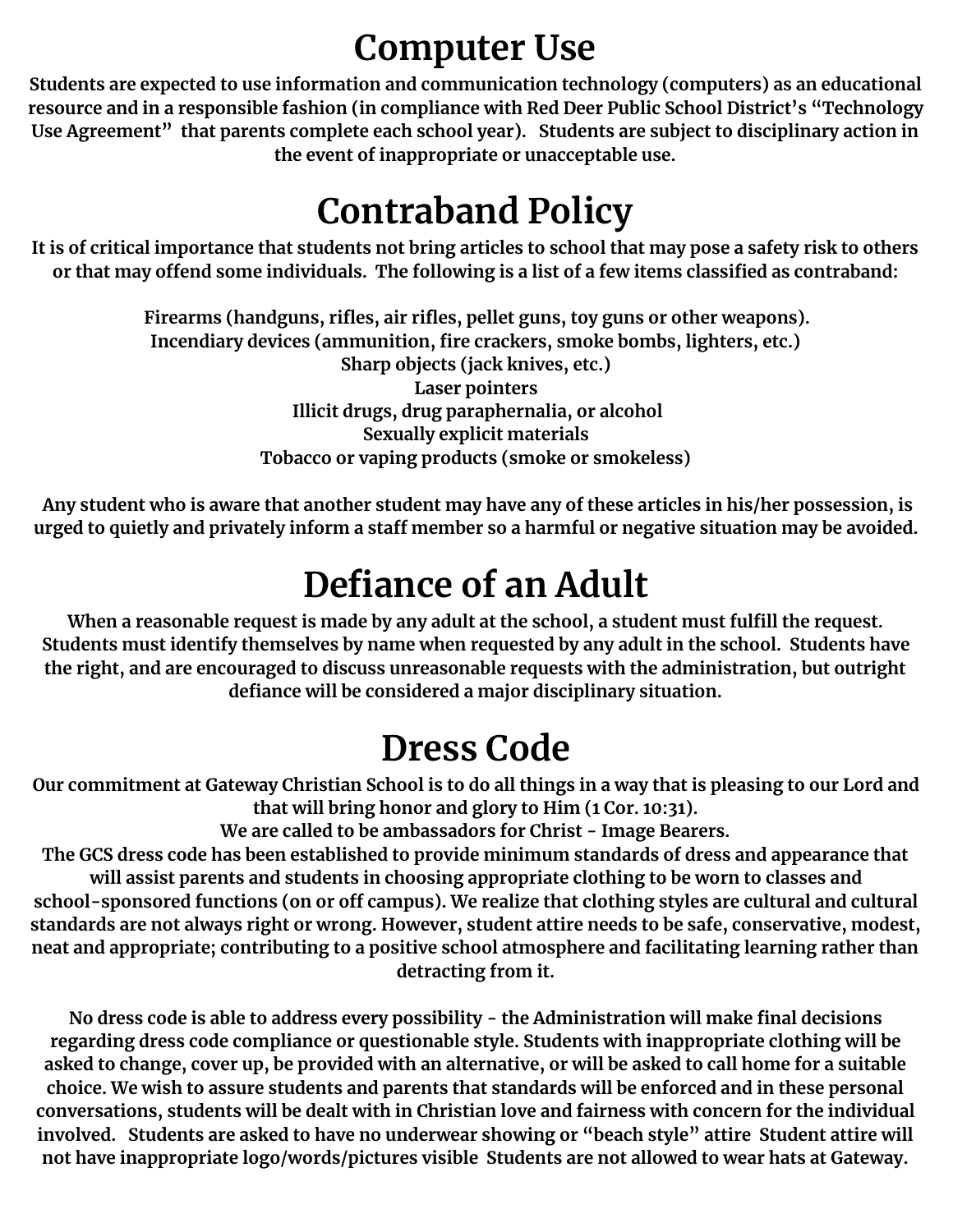#### **Electronic Devices**

**(i.e. Cell phones, iPods, etc.)**

**High School students are allowed to have electronic devices with them before school and after school and during scheduled breaks. Electronic devices can often provide an advantage as a research tool, dictionary or calculator (for example) and students may use electronic devices, including phones, in class under the direction of the teacher.**

**To keep these devices safe, students are encouraged to keep these devices in their locked lockers during the school day or, if they have no lock, they may leave them at the school office.**

**Students needing to make urgent calls may use the student phone at the office.**

If parents need to contact students for urgent matters, they are welcome to call the office and staff will **get in touch with students (office line: 403-346-5795)**

#### **Exclusion from class**

**Discipline Policy is as states:**

1. Students will be notified they will be asked to leave class if the behavior they are exhibiting continues. 2. If students are asked to leave class, they will sit in the office or SSR until the next class/bell.

3. The next time students misbehave inappropriately they will be asked to go to the office and meet with **the High School vice-principal or Principal. A call will be made to the parents/guardians and be notified that the next offense will be a suspension.**

4. When a student is asked to leave class more than twice because of a behavior issue, the consequence **may be a meeting with parents, suspension, or some other discipline.**

#### **Hallway Policy**

It is expected that hallways will be cleared when classes are in session. Students who do not have classes during an entire morning or afternoon should only be at school if they are working on course work (eg. **Distance Learning); not socializing. In this 2020/21 school year, unfortunately, we do not have the** adequate space to allow students to serve their "spare period" time at Gateway. There is the SAC at **LTCHS for that purpose.**

## **Homework**

**Study and homework assignments are an important influence on student achievement because homework is an effective means of reinforcing and furthering classroom instruction and learning. Moreover, homework cultivates self-discipline and the individual's responsibility in the educational process. Time required for homework will vary according to student ability and expectations, course and type of task, and personal time management skills. However, the typical high school student might spend 15 - 45 minutes per course per night on such things as practice, preparation, reinforcement and enrichment.**

# **Illness & Injury**

Any student who becomes ill or suffers an accident must report to the office. Every effort will be made to **inform the parents/guardians that the student is coming home, being cared for, or being sent directly to a medical facility for treatment. Ambulance costs are covered by the student insurance.**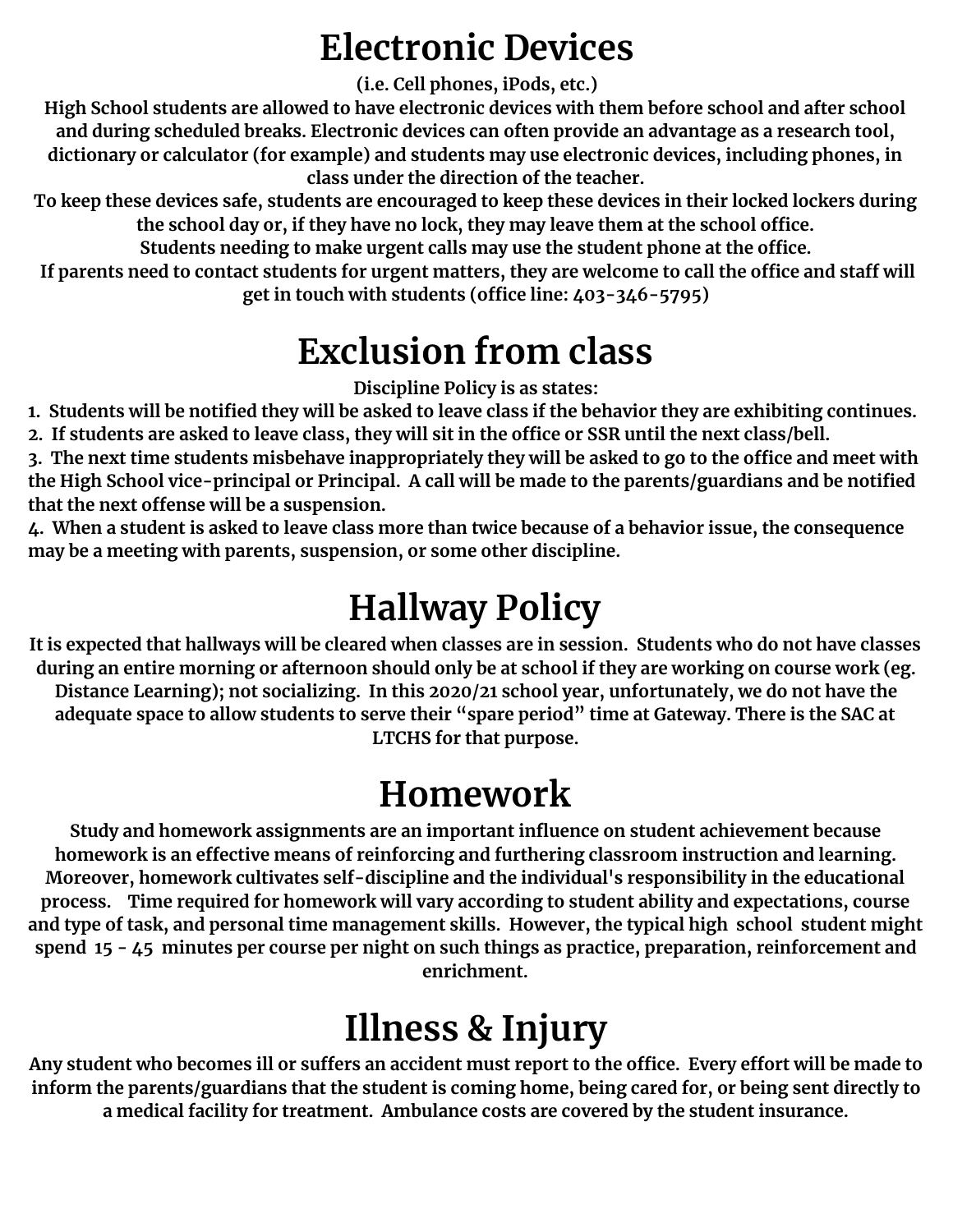#### **Lost & Found**

Lost & Found items will be available for display through a google drive slideshow. Let the office know if **you need access to look through the belongings collected. Items with names will be returned to the students as soon as possible.**

#### **Physical Abuse**

**Possession and/or use of a weapon Under no circumstances will physical abuse towards anyone at the school be tolerated. This includes fighting or promoting a fight among others. Similarly, under no** circumstances shall any person have possession of or use a weapon or any item which is used as a **weapon, while on school grounds. For effective education to occur, school must be a safe place, and those who work towards destroying that safe environment will be suspended and/or recommended for expulsion. Specifically, persons fighting, except those clearly acting in self-defence, will be suspended** and may be charged with causing a disturbance in a public place. A second involvement in fighting will **result in recommendation for expulsion. Cheering on a fight or encouraging a fight is also a suspendable offence.**

#### **Plagiarism/Cheating**

Plagiarism is a serious academic offence and it will not be condoned by the staff of Gateway Christian **School. Consequences for Plagiarism:**

**First offence: • The student will receive "0" on the assignment.**

**• A letter of discipline will be placed in the student's file.**

**• A school detention.**

**Second offence:**

**• The student will receive "0" on the assignment.**

**• A second letter of discipline will be placed in the student's file.**

**• An out of school suspension will be issued.**

**• Reinstatement to classes will occur pending a successful interview with the student and his/her parents.**

## **Profanity**

Gateway, like any other public area, is not the place for profanity. All persons in the school must **recognize the need for appropriate language.**

## **Public Displays of Affection**

**Romantic physical expressions of affection are NOT permitted at school or school sponsored events.**

## **Sexual Harassment**

**This is an unwanted and uninvited behavior which is illegal and intimidating. This includes inappropriate gender-related comments and conduct which are verbal, written or physical in nature. Situations will be dealt with in accordance with RDPSD policy.**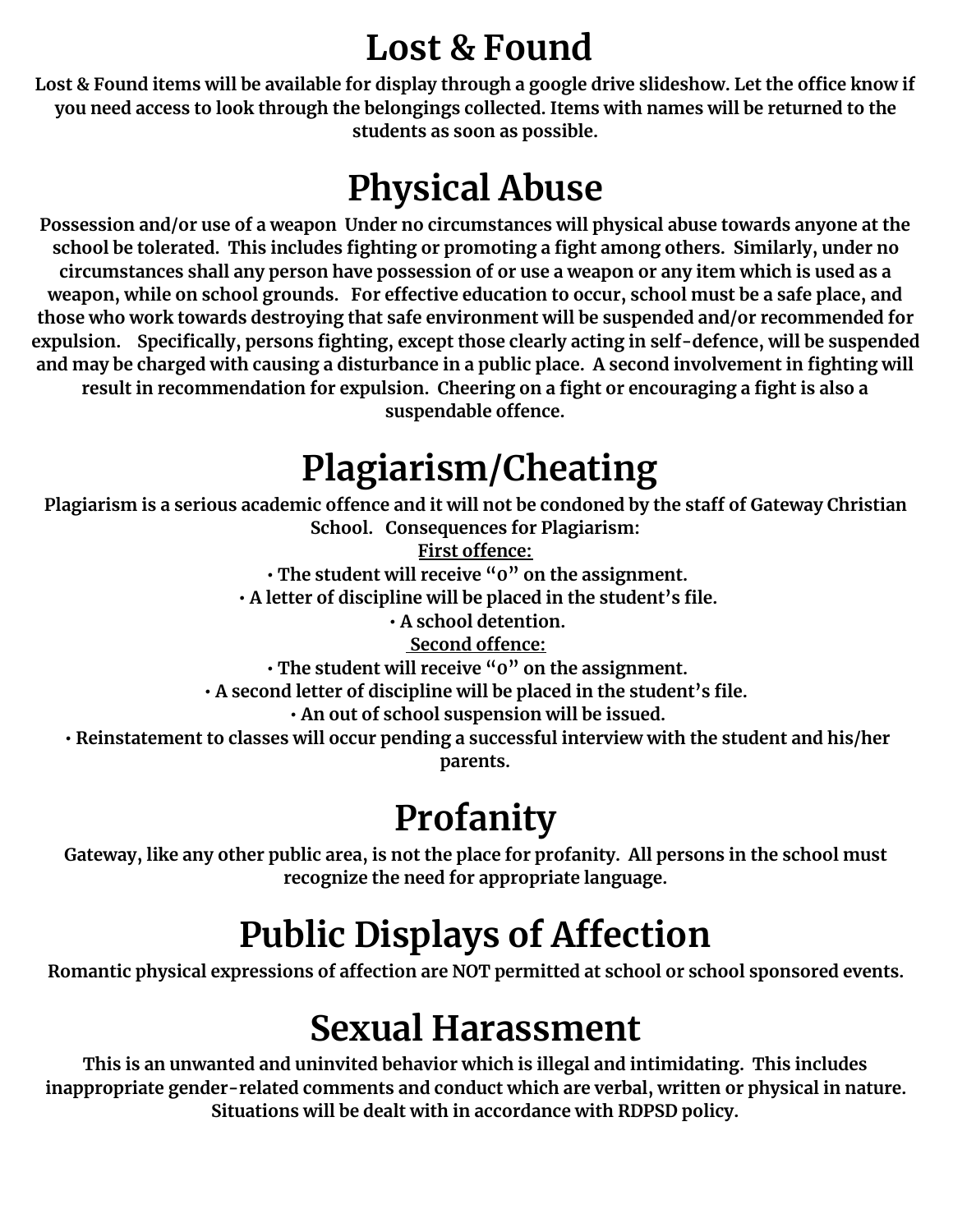# **Trespassing / Congregating**

**People who are not students or employees at Gateway must comply with the aforementioned visitors guidelines; RDPSD and RDCSD students outside of GCS and adult volunteers.**

#### **Verbal Abuse or Intimidation**

**These behaviors towards anyone at the school will not be tolerated. This includes the use of technology for harassment. Gateway is a safe place, and those who work towards destroying that safe atmosphere will be suspended and/or recommended for expulsion.**

#### **Visitors**

Gateway Christian School is a closed campus. For this 2020/21 school year, no visitors will be allowed to **visit our campus.**

**\*\*\*\*\*\*\*\*\*\*\*\*\*\*\*\*\*\*\*\*\*\*\*\*\*\*\*\*\*\*\*\*\*\***

#### **Our Commitment to Students**

In order to see all students graduate, the staff at Gateway Christian school is committed to the following **areas of supervision, evaluation, and encouragement. While this may not be an exhaustive list, it addresses areas that many students face barriers.**

**1. Attendance: Gateway's high school attendance policy requires that students are in class. When students attend classes, they pass classes. While this may seem like an oversimplified equation, the truth is that when students are not in attendance, they struggle, miss assignments, get behind. Reporting attendance every class is essential.**

**Commitments:**

**Teachers will follow up with students who miss classes by having work/notes/assignments ready for them when they return**

**Teachers will engage with students and parents to inform and address potential issues to attendance Administrators will follow up with students who miss classes by enforcing a 90% non-excused policy. When students are not attending, or miss 3 classes (without excuse) an in-school suspension will be assigned.**

**An Attendance Contract may be assigned.**

**2. Communication of marks: Teachers are expected to regularly update PowerSchool. Marks will be kept up to date, and students and parents are encouraged to check on them regularly. Each semester, Parent Teacher Interviews occur, which is an opportunity for parents and teachers to discuss the current standing of students.**

**Commitments:**

**Students are completing assignments on time and communicating when there are barriers to punctuality and completeness**

**Teachers are updating PowerSchool regularly**

**Marks are posted a MAXIMUM of two weeks after an assignment has been collected**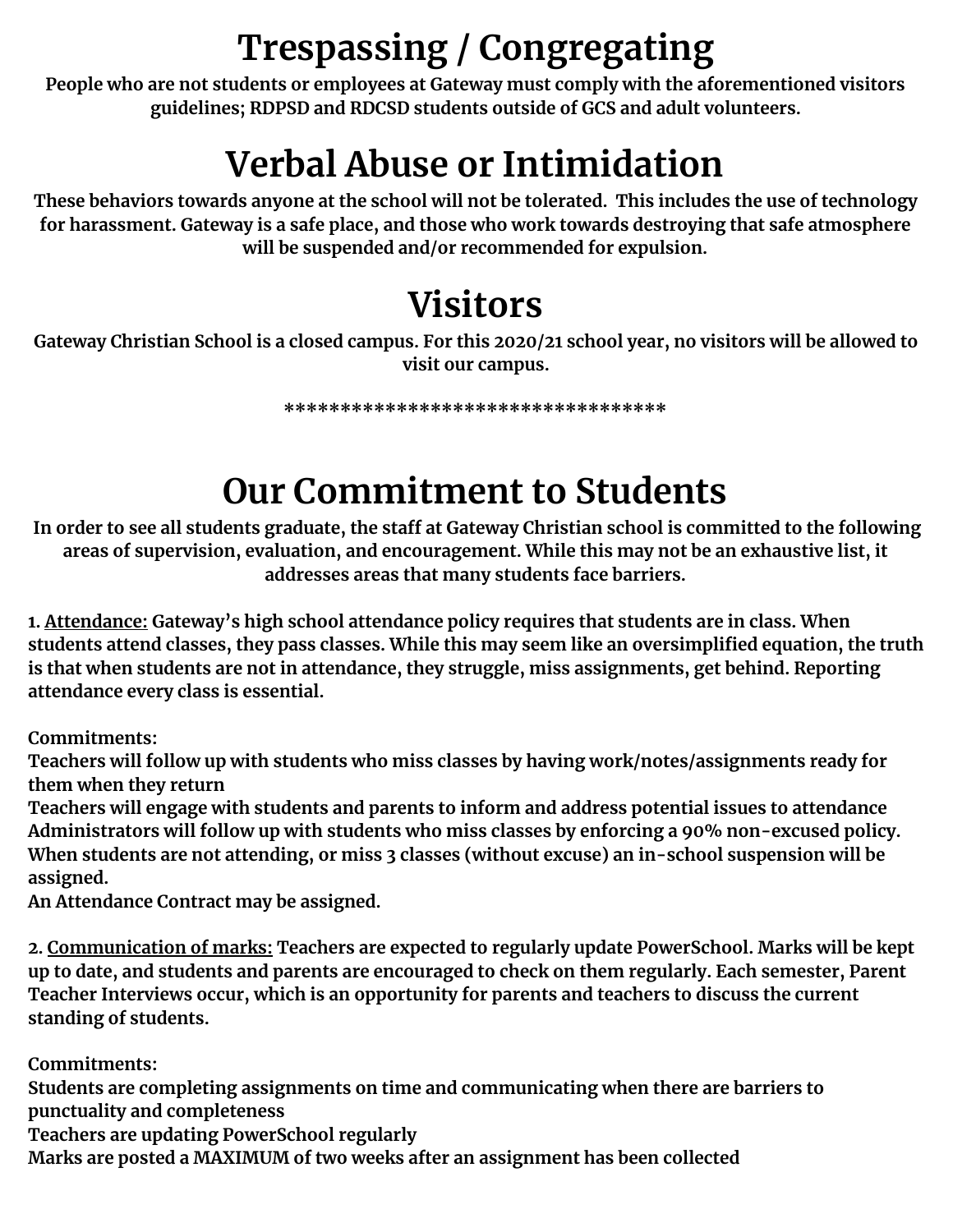**0% policy - Missing assignments can be excused (and therefore not affect a course mark) if students were excused from the classes that the assignments were worked on. Unexcused absences do not fall into this category. Giving students opportunities to complete assignments, even past their due dates is appropriate. In school suspensions could be assigned to help students complete these assignments.**

3. Failing Marks: Failing marks are often a temporary situation. Students can get behind in a class. Often, students have neglected to hand things in, or keep up with assignments. Getting a student to a passing mark may be simply collecting the things that remain outstanding. Every two weeks, a 'fail list' will be **printed for students in grades 9-12. This list will inform teachers and administrators of next steps for specific students.**

**Commitments:**

**The office will print no fail lists every two weeks**

**Students are handing in incomplete work and keeping up with assignments**

**Teacher is meeting with students who are behind, delinquent in work**

**Teacher communicates status with parents - NO SURPRISES!**

**HS teachers to meet with admin if student is failing - discuss steps that have been taken Administrators assign in-school suspensions for students who are behind in classwork/assignments Administrators may create attendance contract for student if spotty attendance is a factor Log entries for students who are on attendance contracts, have teacher concerns, in-school suspensions.**

**Connection to CLW/Counsellor/Mental Health Worker if more follow-up is required.**

4. Failing Courses: At times, even with all of the above interventions, students may fail a course. Each failed course in grade 9 has the potential to affect the future of high school success for a student. Failed courses in grades 10-12 result in the missing out of credits that should/could have been earned for the **class. Even 5 credits not recovered can result in a student failing to meet the graduation requirements.**

**Commitments:**

Students must be constantly checking on their marks, and responsible for the work that they turn in, for **their attendance in class, and for the work that is being done.**

Are students in the right stream? While they may have met the prerequisites, it is possible that students **don't have the capability to continue in a stream.**

**Is this the proper stream for students?**

**Can Gateway cater to the needs of the students?**

**Are the courses that are available at Gateway appropriate for the student?**

If a grade 9 student fails a core class in semester 1, their schedule should be altered to retake the course **in semester 2.**

If a grade 10 student fails a course in semester 1, their schedule should be altered to retake the course in **semester 2 in order to recoup the lost credits.**

**Failing a course will result in a meeting with administrators/teachers/parents. If schedules do not allow for retaking of courses, re-appraisals of the student's course path must be explored to ensure that the necessary classes are achieved and completed.**

**Summer School options will be explored and communicated with parents/students.**

**5. Communication with Parents: A key piece to helping students overcoming obstacles to graduation is clear, consistent, and honest communication. We are committed to communicating effectively with parents so they are able to make decisions that are in the best interest for their children.**

**Commitments:**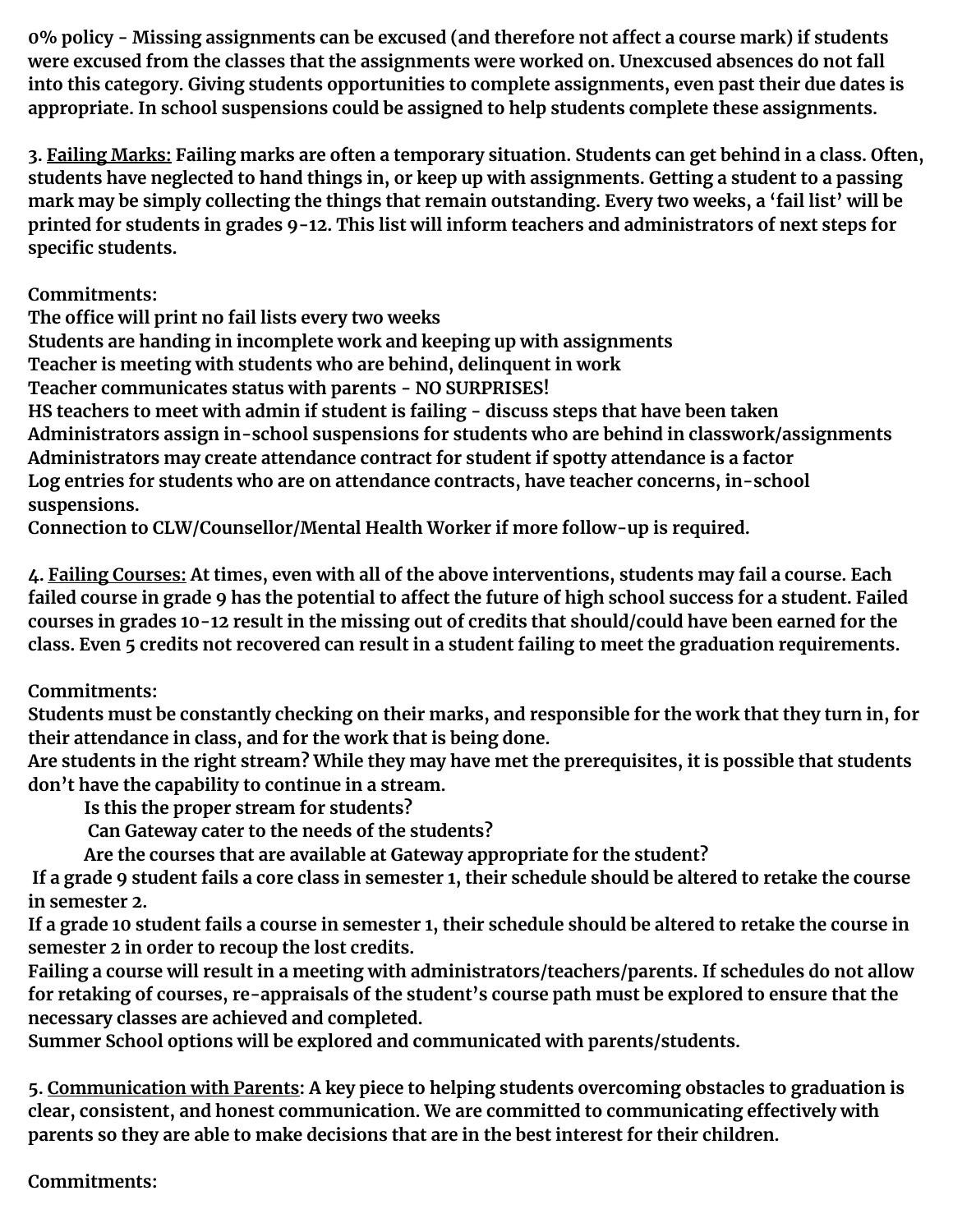**Teachers use Remind, Email, Newsletter, etc. to establish communication with parents Teachers pass out, post, and share clear course outlines, including a breakdown of assessment procedures and guidelines Parent teacher interviews and Case Conferences are used to effectively communicate ideas and concerns about student achievement Log entries are used when teachers: have concern for students' marks have conversations with students about said concerns have conversations with parents assign in-school suspensions**

\*\*\*\*\*\*\*\*\*\*\*\*\*\*\*\*\*\*\*\*\*\*\*\*\*\*\*\*\*\*\*\*\*\*\*\*\*\*\*\*\*\*\*\*\*\*\*\*\*\*\*\*\*\*\*\*\*\*\*\*\*\*\*\*\*\*\*\*\*\*\*\*

#### **Gateway's Fail Safe Plan for High School Students Philosophy**

It is our commitment to students and families to see all students who begin high school with Gateway **Christian School through to graduation. There can be obstacles for students - academic uncertainty, equity issues, family pressures, indifference, peer pressure - the list is endless. Predicting and planning for these obstacles is key.**

**The truth is, barriers to high school graduation turn into barriers to post-secondary options, economic freedom, mobility, and vocational freedom later in life. Intervention early in a student's academic career is essential to graduation success.**

**Graduating high school means succeeding academically. It also means understanding the mission and** vision of Gateway Christian School: to be equipped to SERVE God joyfully in every area of life. In that **light, academic success is as necessary as personal enjoyment and fulfillment, athletic accomplishments, experiences with trades and the arts, extracurricular opportunities, a sense of belonging to a supportive community, and a feeling of purpose as students take steps towards the next chapters of their lives.**

\*\*\*\*\*\*\*\*\*\*\*\*\*\*\*\*\*\*\*\*\*\*\*\*\*\*\*\*\*\*\*\*\*\*\*\*\*\*\*\*\*\*\*\*\*\*\*\*\*\*\*\*\*\*\*\*\*\*\*\*\*\*\*\*\*\*\*\*\*\*\*\*

**PLEASE NOTE: Although the information contained in this handbook is accurate to the best of our** knowledge, it is subject to the policies and procedures of the Board of Trustees and is also subject to **change without prior notice. Readers are advised to consult with the school administration if they have any questions regarding the contents of this handbook.**